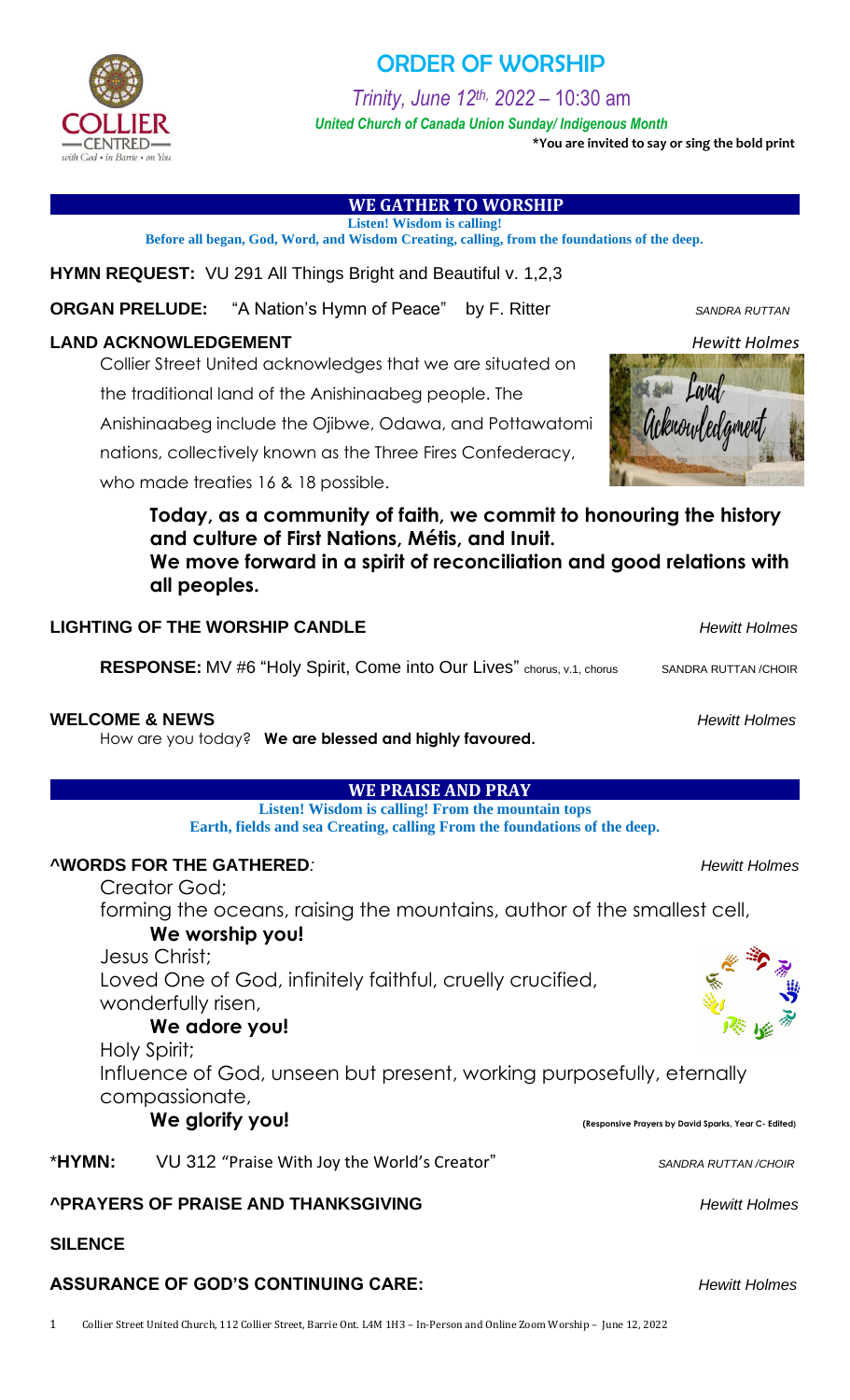In moments of joy and at the time of thanksgiving, **God is gloriously with us.**

At times when we could care less, at times when we avoid the Holy One.

**God is waiting for us.**

When we are downhearted when life deals us hard blows,

### **God will never leave us.**

We may neglect God, we may forget God,

**But God knows our name, God cares what happens to us, we have an Eternal Friend. Thanks be to you, our God. Amen.**

**RESPONSE**: MV #160 "There's a River of Life" by Jonathan Maracle (Mohawk)*SANDRA RUTTAN /CHOIR*

**WE GROW TOGETHER** 

**Listen! Wisdom is calling! To those who suffer God's love is given Endurance blossoms from the foundations of the deep.**

**^WORDS FROM SCRIPTURE:** John 16:12-15 (Inclusive Bible) *Rob Murdock*

Let us listen to hear what the Spirit is saying to the Church...

 $12$  I have much more to tell you, but you can't bear it now.

 $13$  When the Spirt of truth comes, she will guide you into all truth. She won't speak on her own initiative; rather, she'll speak only what she hears, and she'll announce to you things that are yet to come.

 $14$  In doing this, the Spirit will give glory to me, for she will take what is mine and reveal it to you.

<sup>15</sup> Everything that Abba God has belongs to me. This is why I said that the Spirit will take what is mine and reveal it to you.

<sup>16</sup> Within a short time you won't see me, but soon after that you'll see me again."

*This is Life-giving Word for the People of God. Thanks be to God.*

**PIANO ANTHEM:** "Holy, Holy, Holy" arr. J.W. Krug **SANDRA RUTTAN** 

**SERMON:** "The Spirits of the Trinity" **All and SERMON:** Hewitt Holmes

### **THE NEW CREED (VU, pg. 919)**

**WE RESPOND TOGETHER** 

*Listen! Wisdom is calling! Poured into our hearts That we may become Christ's hand and heart, love as the foundation of our lives.*

### **PRAYERS: OFFERING & FOR OTHERS** *Hewitt Holmes*

**THE PRAYER OF JESUS** *(A Paraphrase - VU, pg. 916)*

### **WE GO TO BE GOD'S COMMUNITY**

*Listen! Wisdom is calling! Daily, God's delight You, me, every one Given hope, grace, love as the foundation of our lives.*

**HYMN:** MV #30 "It's a Song of Praise to the Maker" *SANDRA RUTTAN/CHOIR* 

### **COMMISSIONING:**

2 Collier Street United Church, 112 Collier Street, Barrie Ont. L4M 1H3 – In-Person and Online Zoom Worship – June 12, 2022